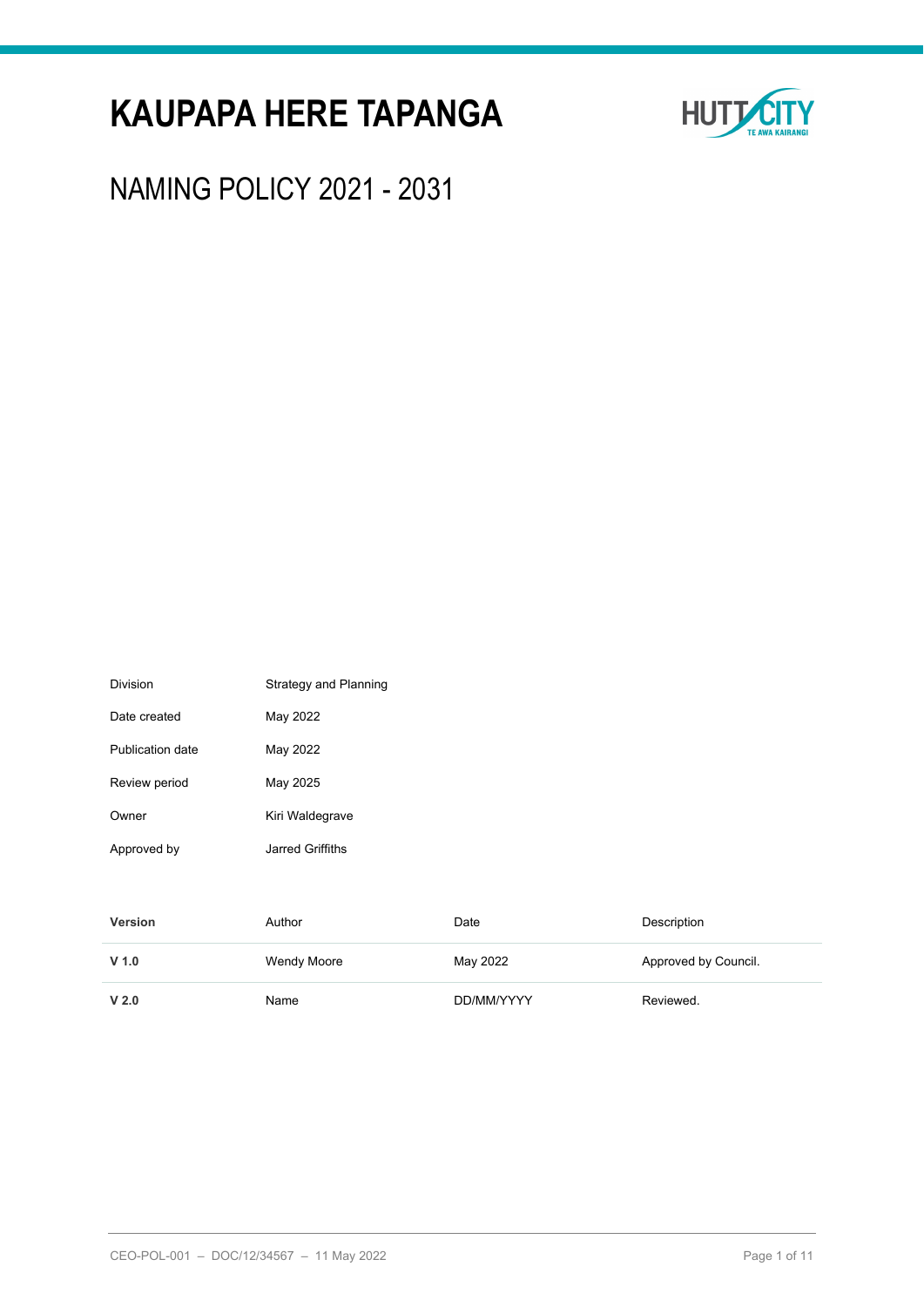## **CONTENTS**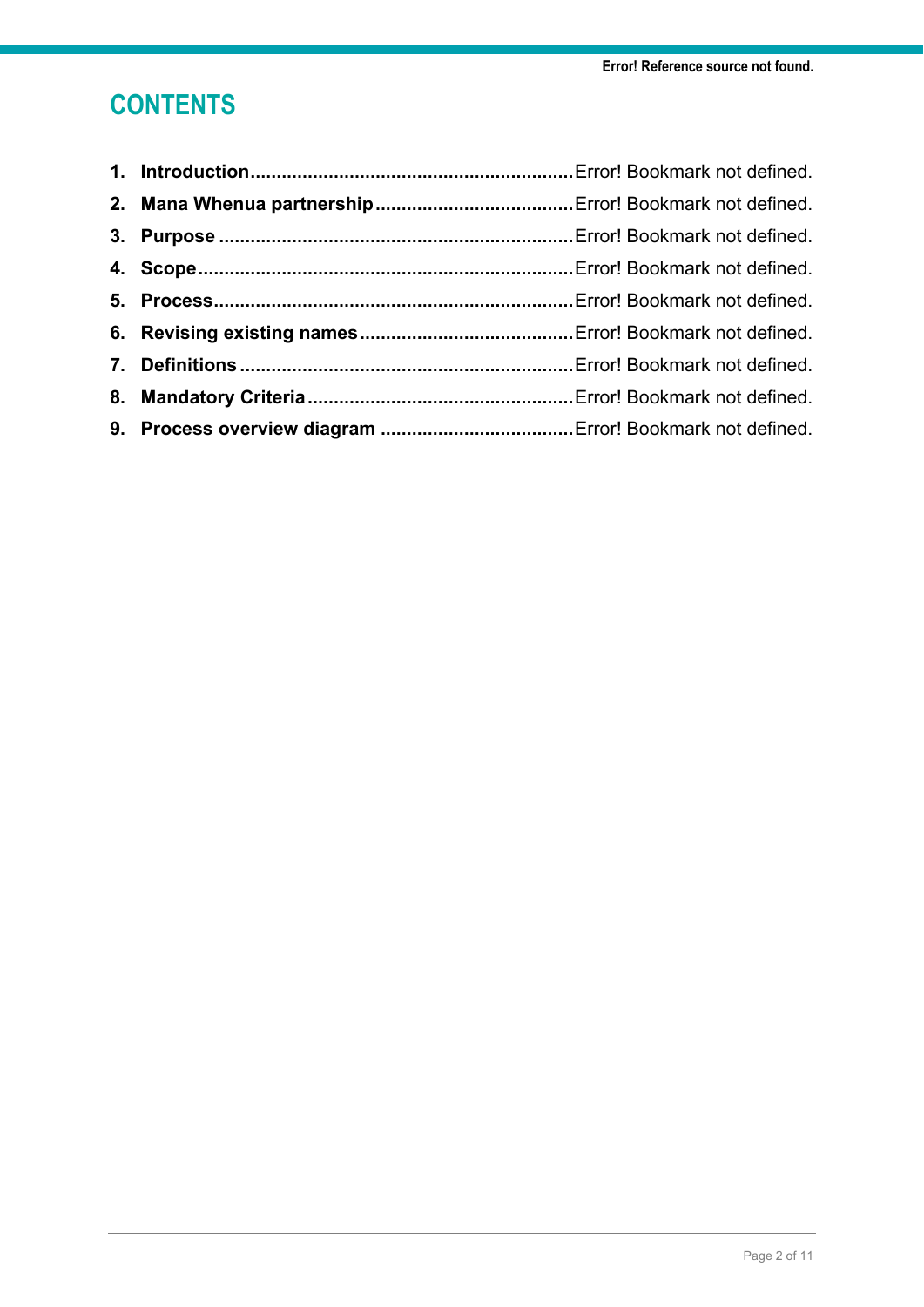#### **INTRODUCTION**  $1<sub>1</sub>$

Making sure that we have appropriate names for features such as roads, parks and buildings is vital to protect and enhance the character and heritage of Te Awa Kairangi ki Tai, and illustrate its unique identity.

Names help us identify precisely where places are located, which is vital for emergency and other services. They connect us to the land and local environment, and reflect and acknowledge the culture and history associated with local areas of the city.

This policy was developed in partnership with Mana Whenua and replaces the 2018 – 2023 policy agreed by Council in March 2018.

#### $\mathcal{P}$ **MANA WHENUA PARTNERSHIP**

Hutt City Council recognises the critical value that a strong partnership with Mana Whenua brings to building a city where everyone thrives and together we are creating a framework for effective participation and shared decision-making. Working with Taranaki Whānui ki Te Upoko o Te Ika a Māui (Port Nicholson Block Settlement) Trust, Te Rūnanga o Toa Rangatira, Wellington Tenths Trust, Palmerston North Māori Reserve Trust, and Te Rūnanganui o Te Āti Awa ki Te Upoko o Te Ika a Māui, we will meaningfully embrace and incorporate Te Ao Māori (the Māori worldview) in our policies and practices, be aware and responsive to Māori needs and aspirations, and fulfil our obligations under the principles of Te Tiriti.

The names of roads, open spaces, and locally significant sites and areas in Te Awa Kairangi ki Tai are important to Māori and a key matter on which Council and Mana Whenua will work together.

#### **PURPOSE**  $3.$

This policy sets out a clear process for deciding the official names of roads, open spaces, Council facilities (including Council buildings and parts of buildings/facilities, and rooms in Council buildings), suburbs, localities and sub-divisions/developments in Te Awa Kairangi ki Tai Lower Hutt. The policy:

- reflects the importance of Council's relationship and Memoranda of Partnership with Mana Whenua;
- prioritises the use of Te Reo Māori names;
- ensures that the process of determining appropriate names takes account of the views of Mana Whenua, interested parties, and communities;
- ensures that names are appropriate, and provide ease of identification for the Council, public, and key services (such as emergency, postal, and courier services);
- ensures that names reflect the city's unique identity, culture and environment, and help tell stories about its history, geography, and heritage; and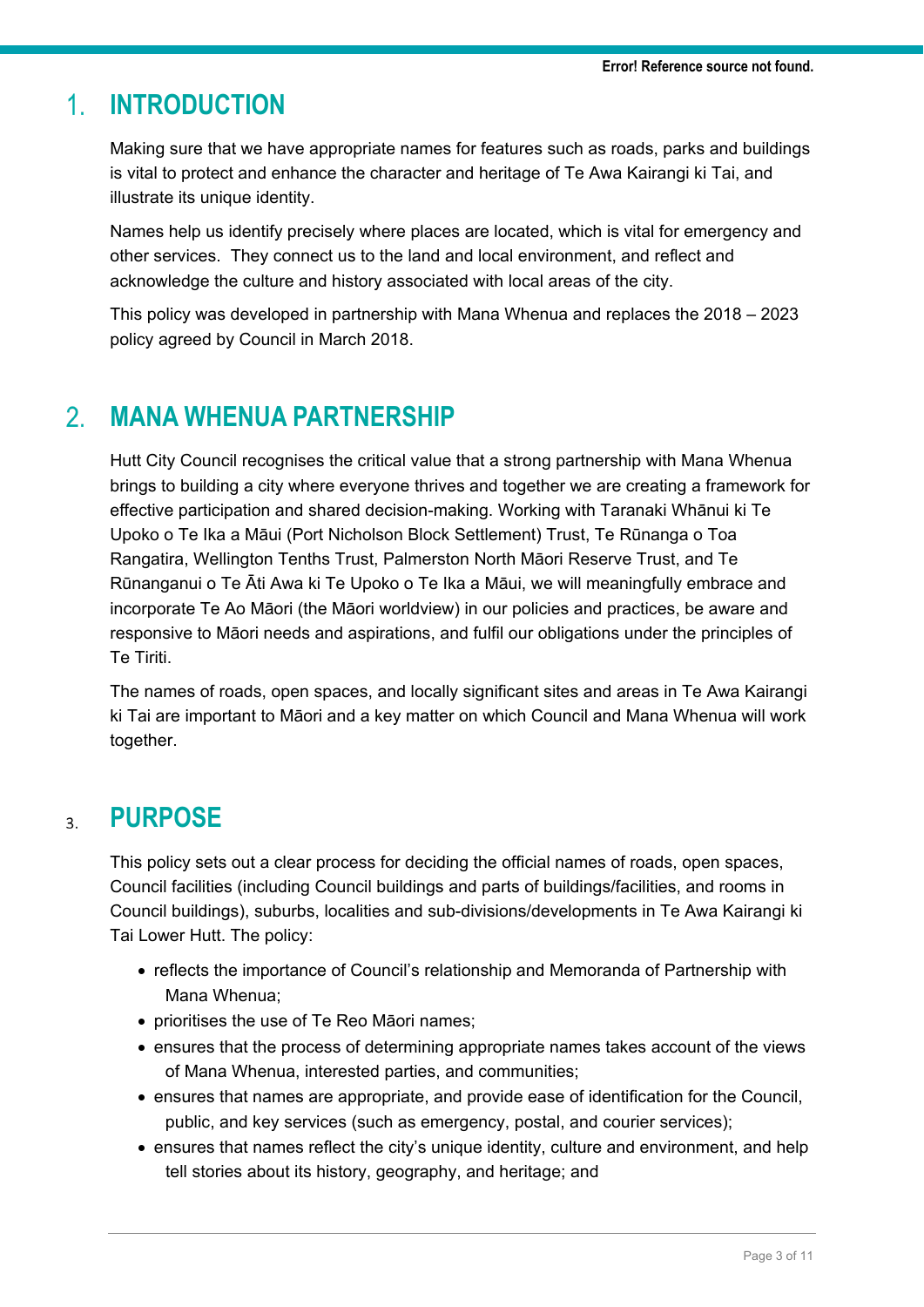• applies a consistent and transparent best practice approach, for accurate and efficient administration and communication.

## **4. SCOPE**

The policy applies to the naming and renaming of roads, open spaces, Council facilities (including buildings and parts of buildings/facilities, and rooms in Council buildings), suburbs, localities, and subdivisions/developments in Te Awa Kairangi ki Tai Lower Hutt. It also applies to places that need a name identified within an official address. This includes private right-of-ways, state highways, service lanes, pedestrian access-ways, wharves, and courtyards.

Hutt City Council does not have the authority to name certain types of places or features in the city. In particular, the New Zealand Geographic Board Ngā Pou Taunaha o Aotearoa (NZGB) is responsible for the official naming and renaming of settlements, such as suburbs and localities and geographic features. Council may make proposals to the NZGB to name or rename places or features, and in these situations will use the process and criteria in this policy as well as taking account of NZGB naming policies, principles, and guidelines.

Council does not have formal decision-making authority for the naming of buildings except for Council facilities, some tracks (those outside of the Council's control, such as those under the jurisdiction of the Department of Conservation, or where local communities are bestplaced to determine appropriate names), or subdivisions.

In terms of rooms in Council buildings officers will work with Mana Whenua to determine when names are needed and will recommend names in-line with the criteria in this policy.

#### **PROCESS**  $5<sub>1</sub>$

The view of Mana Whenua underpins the process for naming areas in Te Awa Kairangi ki Tai Lower Hutt.

## *a.Mana Whenua engagement*

When deciding the official names of roads, open spaces, Council facilities (including Council buildings and parts of buildings/facilities), suburbs, localities and sub-divisions/developments, Council will first engage with Mana Whenua to discuss the significance of the area and appropriate naming options. (See Appendix 1 for process overview)

There are several mechanisms through which Mana Whenua and Council will consider naming or renaming areas. A register of suitable names that can be used has been developed with Mana Whenua and accompanies this policy.

i. All developments that Council is aware of will be provided to the Port Nicholson Block Settlement Trust Naming Committee which will then provide names and descriptions for the places / roads.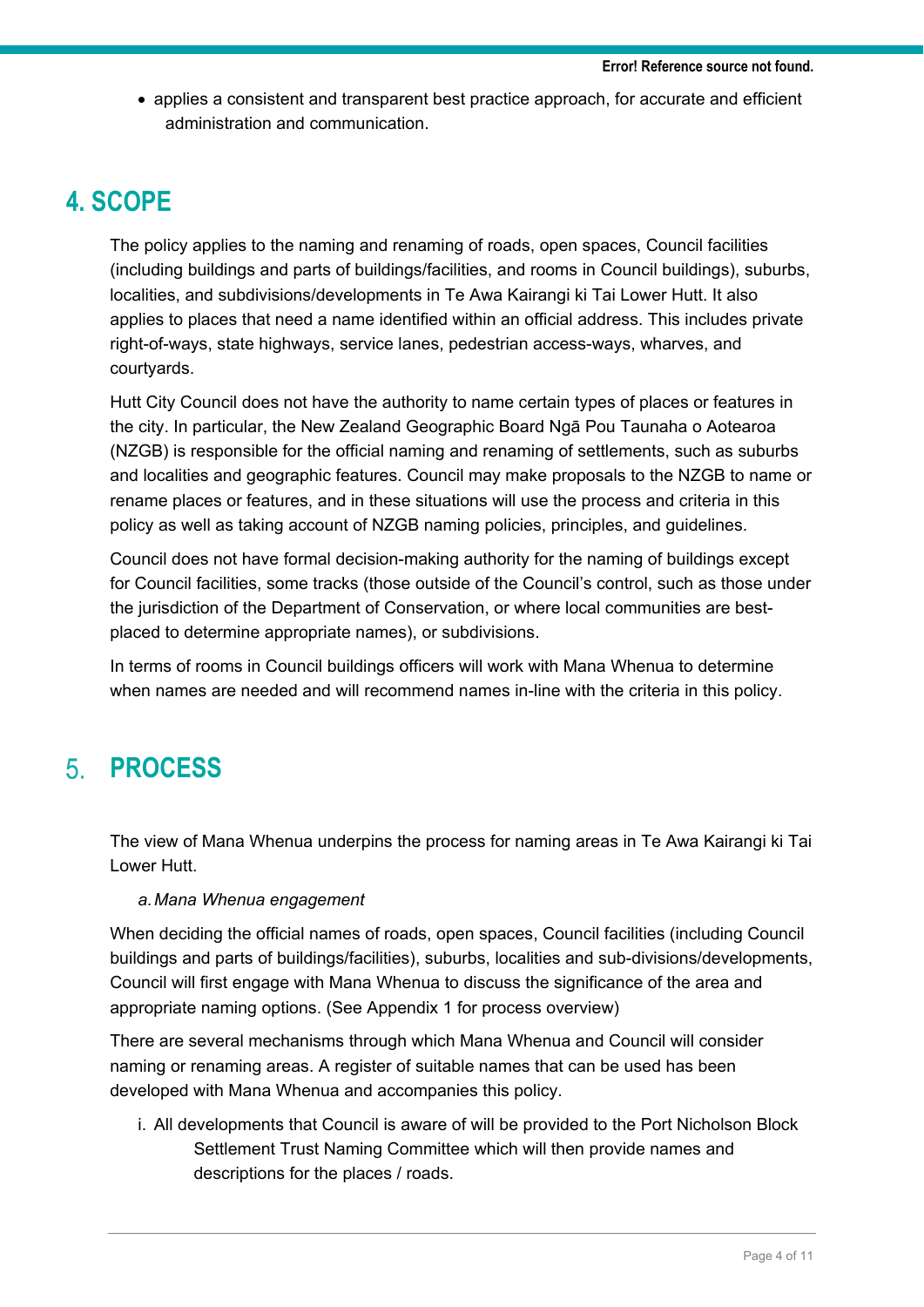ii. The mechanism through which Ngāti Toa and Council will work to name areas will be identified here.

In situations where community organisations or others identify the opportunity or need to name roads, open spaces, Council facilities or other places and features, Council officers will use the above channels to engage with Mana Whenua on the proposals.

## *b.Naming proposal*

Council officers will assess proposed names using the criteria in Table 1 and make recommendations to Council's Infrastructure and Regulatory Committee. Community Boards will use the process and criteria to assess proposals to name or rename roads, local parks, reserves, or sports grounds in the community board area. Proposals will also need to be inline with the guidelines in table 2.

A proposal to name or re-name an area must be supported by an assessment of the extent to which proposed names meet the policy criteria, including considering the relative importance of different criteria in situations where more than one name is proposed, and/or where there are conflicting views about the appropriateness of a proposal.

Council's intention is to increase the proportion of Te Reo names over time. Where there are two or more potential names that are broadly level when assessed against the criteria, preference will be given to Te Reo names. Where Te Reo Māori street names are adopted these must have the appropriate Te Reo Māori road type. Names in Te Reo will use macrons rather than double vowels.

The priority order and criteria for the naming or renaming of roads, right of way, Council facility, open space, or suburb or locality is shown in Table 1. Any proposed name must meet one or more of the criteria. Dual names (Te Reo/English) are supported. In situations where dual names are used, the Te Reo Māori name will appear first on the sign.

| <b>Priority</b> | <b>Criteria</b>                                                                                                                                                                                         |  |  |  |  |
|-----------------|---------------------------------------------------------------------------------------------------------------------------------------------------------------------------------------------------------|--|--|--|--|
| <b>First</b>    | • An appropriate Te Reo Māori name                                                                                                                                                                      |  |  |  |  |
| Second          | • Where an appropriate name is already in common use.                                                                                                                                                   |  |  |  |  |
|                 | • Telling a story about the history of the feature, by acknowledging<br>people and ensuring that women and under-represented groups are<br>acknowledged. Te Reo names are encouraged where appropriate. |  |  |  |  |
|                 | • Where a specific theme is associated with a location and is considered<br>to be appropriate for new names.                                                                                            |  |  |  |  |
| <b>Third</b>    | • Reflects the local landscape, topographical features, or flora/fauna. The<br>preference is for appropriate Te Reo names to used                                                                       |  |  |  |  |
|                 | • Aligns with adjacent street/suburb/open space names, e.g. naming a<br>new reserve the same as a nearby road.                                                                                          |  |  |  |  |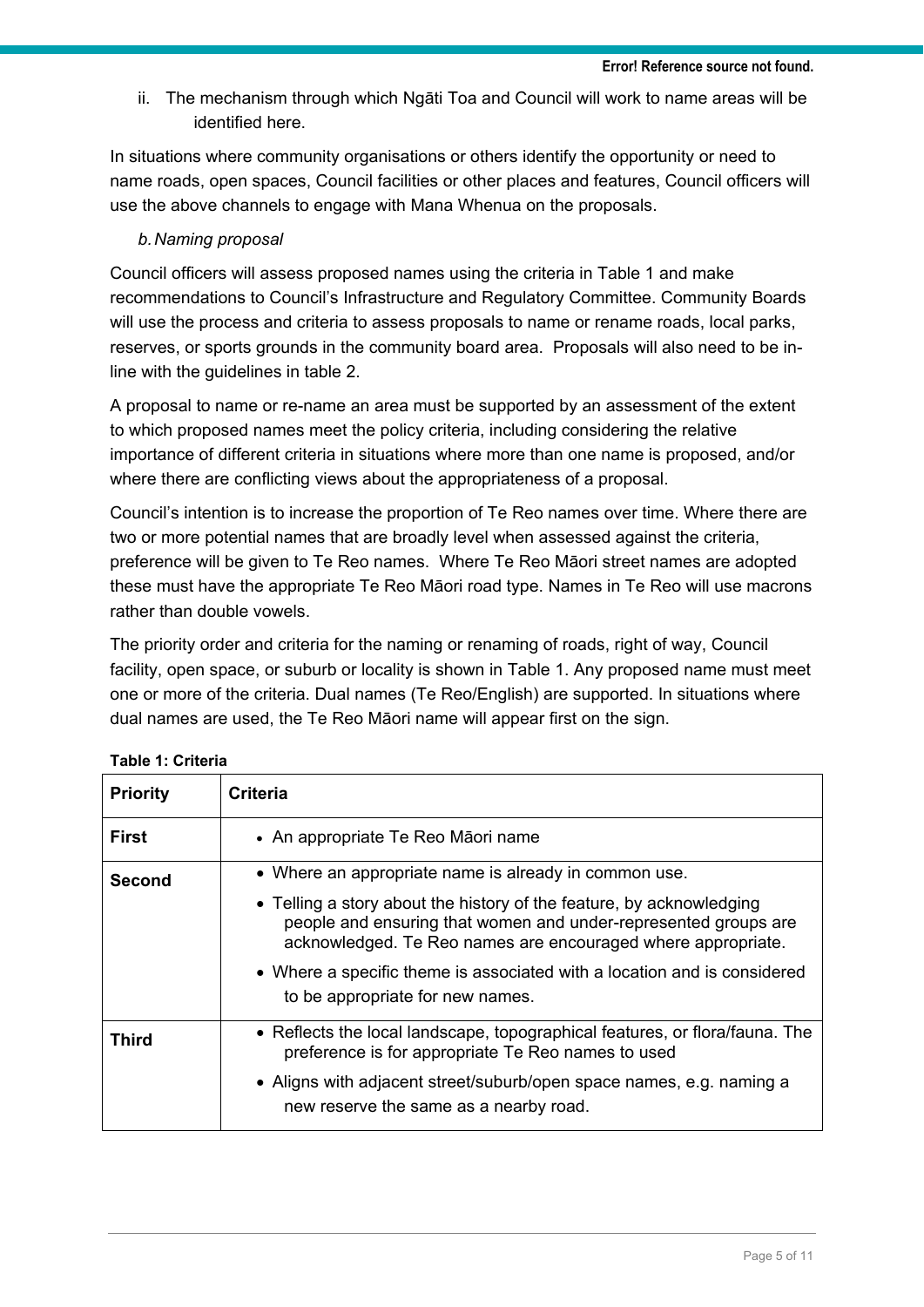In terms of Tupuna or ancestral names, these must be supported by Mana Whenua and or the direct descendants of the ancestor. If there is disagreement between the whānau or Mana Whenua on the use of an ancestral name then the name will not be used.

Names will generally be applied to entire properties or entire Certificates of Title.

The assessment of names should also follow the Land Information New Zealand guidance and the Rural and Urban Addressing Standard in relation to not duplicating existing names in Te Awa Kairangi ki Tai or the wider region, and being easily understood, pronounced, and spelt.<sup>[1](#page-5-0)</sup> It is accepted that names become familiar and easy to use within a community over time, despite appearing to be complex initially.

## *c.Engagement*

Developing the proposals to Council may require targeted engagement with some or all of the following:

- Local community groups
- **Local historians**
- Community Boards
- Greater Wellington Regional Council and other neighbouring councils in the region, to check whether proposed names are used or proposed elsewhere in the region
- Members of the public directly affected e.g. by road naming or re-naming, including where appropriate, affected property owners, businesses, and tenants
- If a proposed name relates to a specific person, that person or the family of that person (if deceased) should be consulted where practical.

#### $6<sub>1</sub>$ **REVISING EXISTING NAMES**

The process in this policy applies in situations where it is appropriate to consider revising an existing name. This could be as a result of engagement with Mana Whenua about renaming, including proposing dual names, of roads, open spaces, or Council facilities. [2](#page-5-1)

## *Renaming existing public and private roads*

Changing a road name can be disruptive for residents and businesses, and may create confusion for emergency and other services. However there will be circumstances when changing a road name will be considered, including where:

- Mana Whenua propose that a name should be changed and there is a compelling rationale to support the adoption of a Te Reo name
- the existing name is duplicated elsewhere

<span id="page-5-0"></span><sup>1</sup> [https://www.linz.govt.nz/system/files\\_force/media/doc/guidelines\\_for\\_addressing\\_in](https://www.linz.govt.nz/system/files_force/media/doc/guidelines_for_addressing_in-fill_developments_2019_0.pdf?download=1)[fill\\_developments\\_2019\\_0.pdf?download=1](https://www.linz.govt.nz/system/files_force/media/doc/guidelines_for_addressing_in-fill_developments_2019_0.pdf?download=1) AS/NZS 4819:2011 <https://www.linz.govt.nz/regulatory/property-addressing/addressing-standards-and-guidelines>

<span id="page-5-1"></span><sup>2</sup> NZGB guidelines for new/alternative names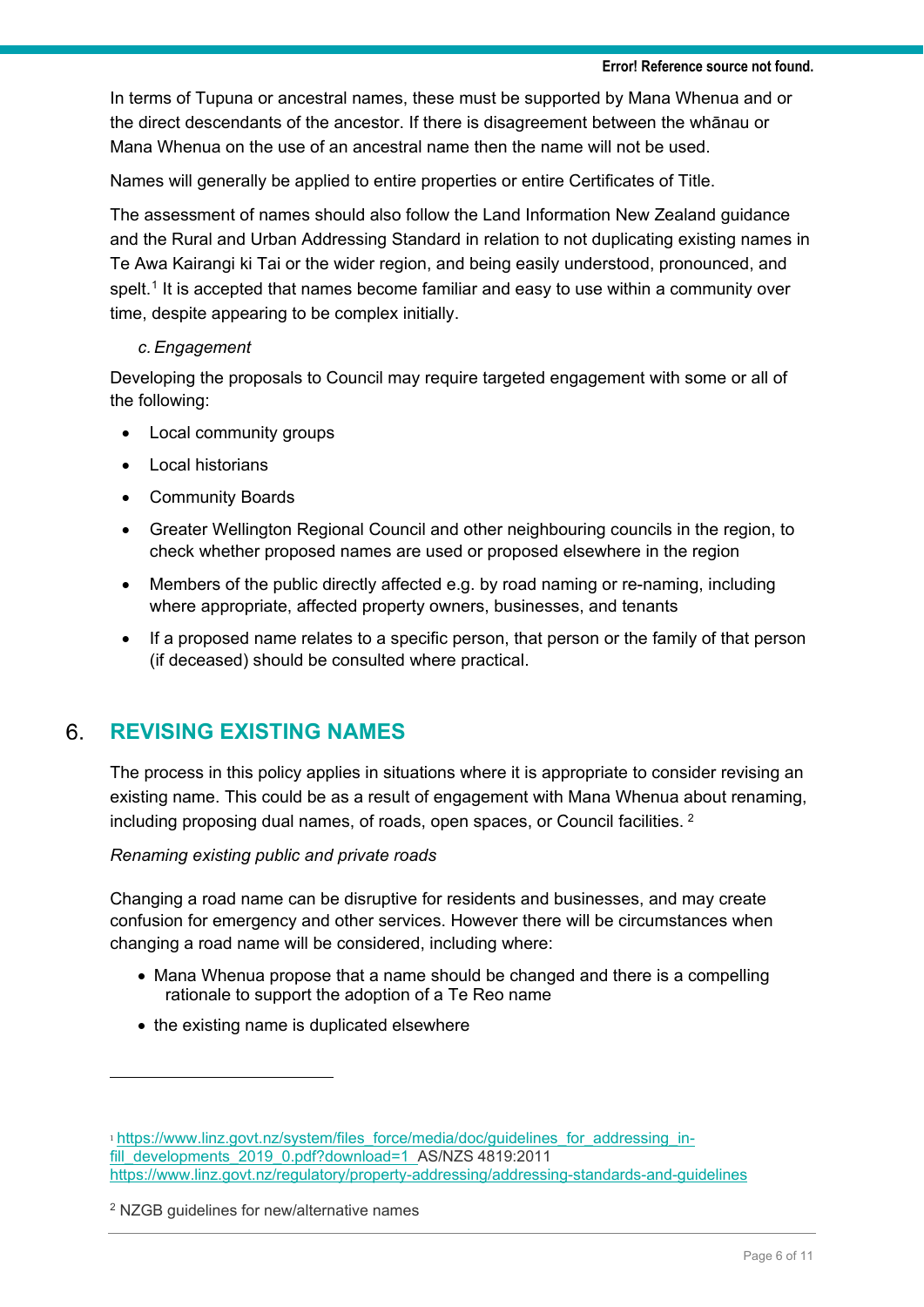- there has been a change in layout
- the Council is requested to do so by emergency services
- the name has been incorrectly spelled
- two or more roads follow each other and it is not clear where the road changes its name
- the road is commonly known by a different name
- there are issues of cultural sensitivity
- there is demonstrated community desire
- where there is significant public benefit in making the change e.g. especially for emergency services

Council will not necessarily rename an existing road even where one or more of the above reasons apply.

### *Renaming of open spaces/"gifted" names*

The Council will not generally consider renaming open spaces, with the exception of introducing dual names following engagement with Mana Whenua. In these situations, gifted Te Reo names reflecting the history and/or characteristics of the feature/open space will be welcome, following appropriate engagement with interested parties such as local residents or the family of the person honoured by the existing name.

In some situations, the Council will need to seek approval from a national authority before confirming a change of name e.g. Parliament for name changes to sites that have their own Act of Parliament.

#### **DEFINITIONS**   $\mathbf{7}$

For the purposes of this policy, a "road" has the meaning in section 315 of the Local Government Act 1974, which includes access ways and service lanes and any square or place generally intended for the use of the public. The processes for naming of roads should be undertaken whenever:

- a new subdivision is proposed that creates new roads or access-ways
- a road is created by a process such as a gazette notice
- a request is received to name a new or currently unnamed road
- multiple addresses are needed off an unnamed access-way.

For the purposes of this policy, 'open spaces' are all parks and reserves administered by Hutt City Council. The Council may obtain open space in the following ways:

- Purchase by the Council;
- Transfer from another use, for example from landfill to recreation use;
- Vesting in the Council by another agency; or
- Gifting to Council, in which case the name of the donor may be recognised.

Land is also often vested in the Council as reserve as part of subdivisions and reserves agreements.

The naming of features within Council open spaces, such as Council facilities, items of remembrance, and pathways and trails, will be subject to considerations relevant to those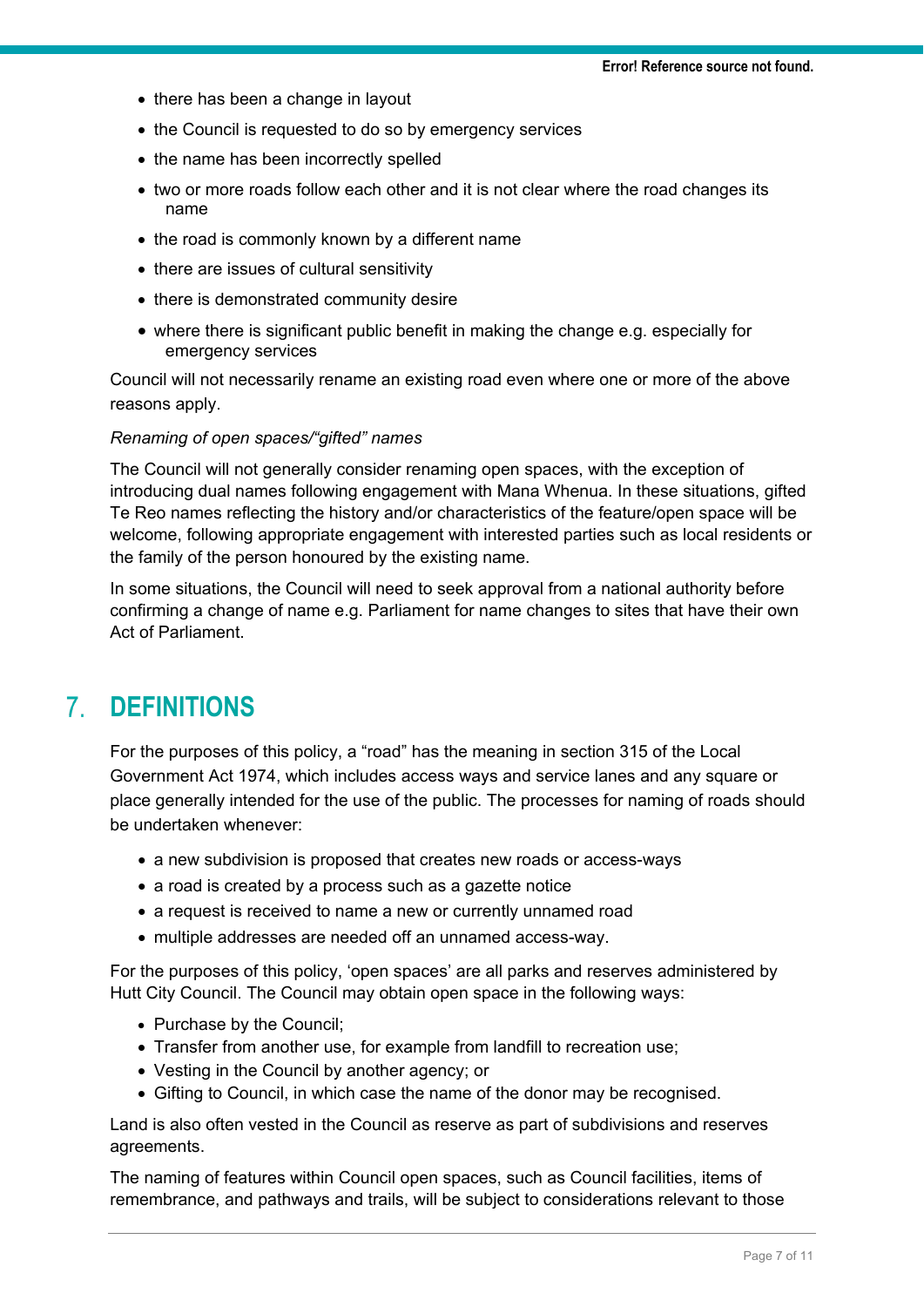particular features including the potential granting of naming rights or sponsorship arrangements. Where a particular feature is on reserve land, naming should also be consistent with the Reserves Act.

| <b>Road Type</b> | Abbrev      | <b>Description</b>                                                                            | <b>Available For:</b> |                |                    |
|------------------|-------------|-----------------------------------------------------------------------------------------------|-----------------------|----------------|--------------------|
|                  |             |                                                                                               | Open-<br>ended        | Cul-de-<br>sac | Pedestrian<br>only |
| Alley            | Aly         | Usually narrow roadway in a city<br>or town.                                                  | $\sqrt{}$             | $\sqrt{}$      |                    |
| Ara              | Ara         | Roadway                                                                                       | $\sqrt{}$             | $\sqrt{}$      | $\sqrt{}$          |
| Arcade           | Arc         | Covered walkway with shops<br>along the sides.                                                |                       |                | $\sqrt{}$          |
| Circle           | Cir         | Roadway that generally forms a<br>circle; or a short enclosed<br>roadway bounded by a circle. | $\sqrt{}$             | $\sqrt{}$      |                    |
| Close            | CI          | Short enclosed roadway.                                                                       |                       | $\sqrt{}$      |                    |
| Court            | Crt         | Short enclosed roadway, usually<br>surrounded by buildings.                                   |                       | $\sqrt{}$      |                    |
| Crescent         | Cres        | Crescent shaped roadway,<br>especially where both ends join<br>the same thoroughfare.         | $\sqrt{}$             |                |                    |
| Glade            | Gld         | Roadway usually in a valley of<br>trees.                                                      | $\sqrt{}$             | $\sqrt{}$      |                    |
| Green            | Grn         | Roadway often leading to a<br>grassed public recreation area.                                 |                       | $\sqrt{}$      |                    |
| Grove            | Grv         | Roadway that features a group<br>of trees standing together.                                  |                       | $\sqrt{}$      |                    |
| Lane             | Lane        | Narrow roadway between walls,<br>buildings or a narrow country<br>roadway.                    | $\sqrt{}$             | $\sqrt{}$      | $\sqrt{}$          |
| Loop             | Loop        | Roadway that diverges from and<br>rejoins the main thoroughfare.                              | $\sqrt{}$             |                |                    |
| Mews             | Mews        | Roadway in a group of houses.                                                                 |                       | $\sqrt{}$      |                    |
| Place            | PI          | Short, sometimes narrow,<br>enclosed roadway.                                                 |                       | $\sqrt{}$      |                    |
| Quay             | Qy          | Roadway alongside or projecting<br>into water.                                                | $\sqrt{}$             | $\sqrt{}$      |                    |
| <b>Rise</b>      | <b>Rise</b> | Roadway going to a higher place<br>or position.                                               | $\sqrt{}$             | $\sqrt{}$      |                    |
| Road             | Rd          | Open roadway primarily for<br>vehicles.                                                       | $\sqrt{}$             |                |                    |

## *Road types*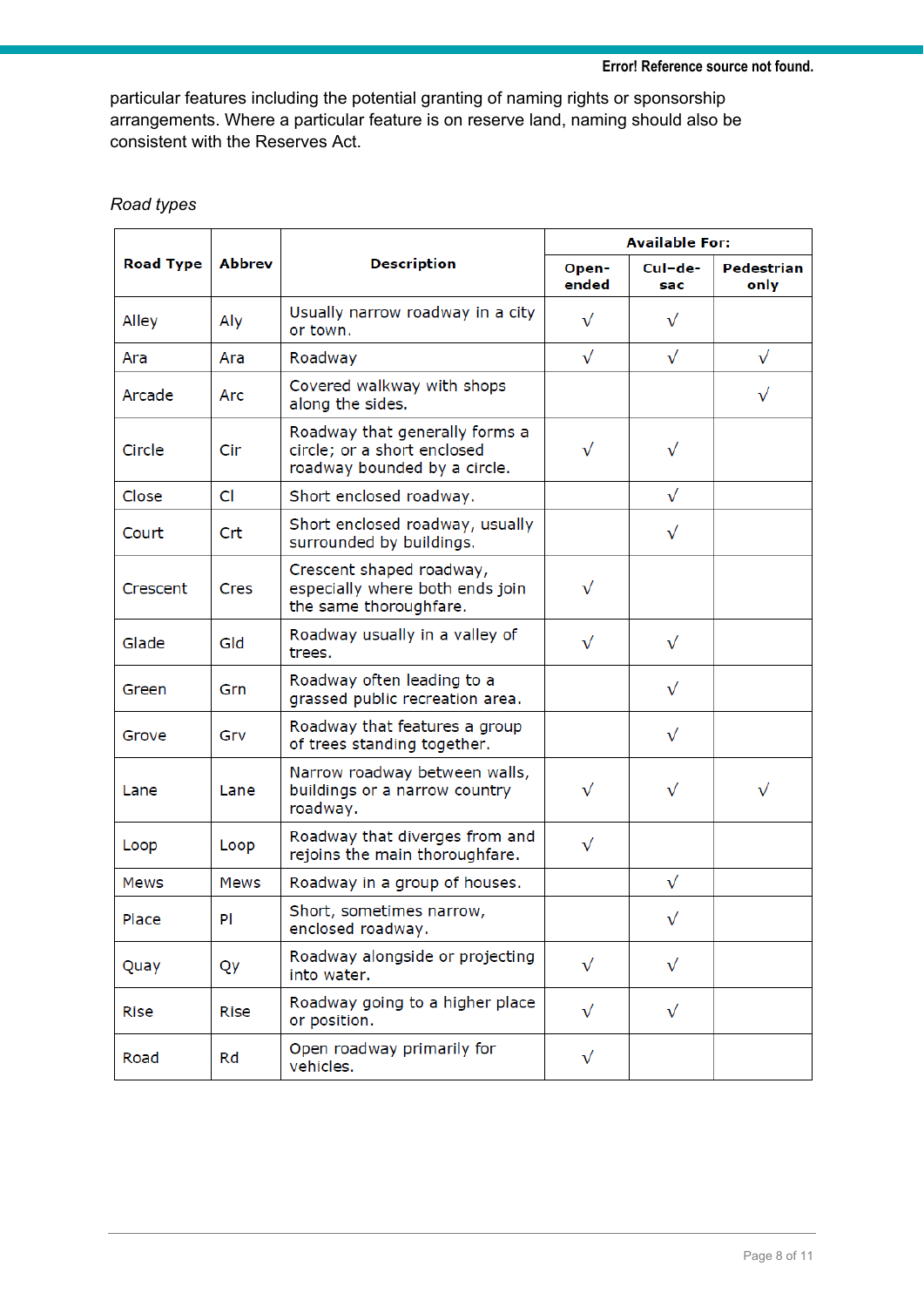|                  | <b>Abbrev</b> | <b>Description</b>                                                                                                         | <b>Available For:</b> |                  |                    |
|------------------|---------------|----------------------------------------------------------------------------------------------------------------------------|-----------------------|------------------|--------------------|
| <b>Road Type</b> |               |                                                                                                                            | Open-<br>ended        | $CuI-de-$<br>sac | Pedestrian<br>only |
| Square           | Sq            | Roadway which forms a square<br>shape, or an area of roadway<br>bounded by four sides.                                     | $\sqrt{}$             | $\sqrt{}$        |                    |
| <b>Steps</b>     | Stps          | Walkway                                                                                                                    |                       |                  | $\sqrt{}$          |
| <b>Street</b>    | St            | Public roadway in an urban<br>area, especially where paved<br>and with footpaths and buildings<br>along one or both sides. | $\sqrt{}$             |                  |                    |
| Te Ara           | Te Ara        | Roadway                                                                                                                    | $\sqrt{}$             | $\sqrt{}$        | $\sqrt{}$          |
| Terrace          | Tce           | Roadway on a hilly area that is<br>mainly flat.                                                                            | $\sqrt{}$             | $\sqrt{}$        |                    |
| <b>Track</b>     | Trk           | Walkway in natural setting.                                                                                                |                       |                  | $\checkmark$       |
| Walk             | Walk          | Thoroughfare for pedestrians.                                                                                              |                       |                  | $\sqrt{}$          |
| Way              | Way           | Short enclosed roadway.                                                                                                    |                       | $\sqrt{}$        | $\checkmark$       |
| Wharf            | Whrf          | A roadway on a wharf or pier.                                                                                              | $\sqrt{}$             |                  |                    |

## **Te Awa Kairangi ki Tai is the Te Reo Māori name for Lower Hutt**

## *Te Awa Kairangi*

The tale of Māui and his fish and subsequent the arrival of Te Kāhui Mounga (the mountain clan) to the summit of Pukeatua, heralds the appearance of two of the Wellington harbour's most famous inhabitants. Once a lake, known as Te Wai Maanga, the reformation of these waters and aspects of the surrounding landscape is attributed to the story of Ngake and Whātaitai. Most notably for the Hutt Valley, the force released from the tail of the guardian, Ngake, as it propelled itself from the northern shores to forge a pathway through the southern edge of the lake, created what we now know to be Te Awa Kairangi, the Hutt River.

Te Awa Kairangi is the oldest name for the Hutt River, attributed to first Polynesian explorer to come to this area, Kupe, and it is indicative of the importance of this waterway to Māori. This name is said to be transference of a geographic name in Hawaiki. The term 'kairangi' is used to describe anything that is held in high esteem and, as such, Te Awa Kairangi was a significant freshwater fishery for all Māori of this region, abundant with species such as pātiki (flounder), kanae (mullet), piharau (lamprey), kōkopu (giant and banded bully fish), īnanga (whitebait), ngaore (smelt), and long-finned tuna (eel) being abundant.

According to Land Information New Zealand, Te Awa Kairangi / Hutt River has been the official name for the entire stretch of the river (exclusive of the Western Hutt River and the Eastern Hutt River) flowing from the Hutt Forks to Wellington Harbour since 2011.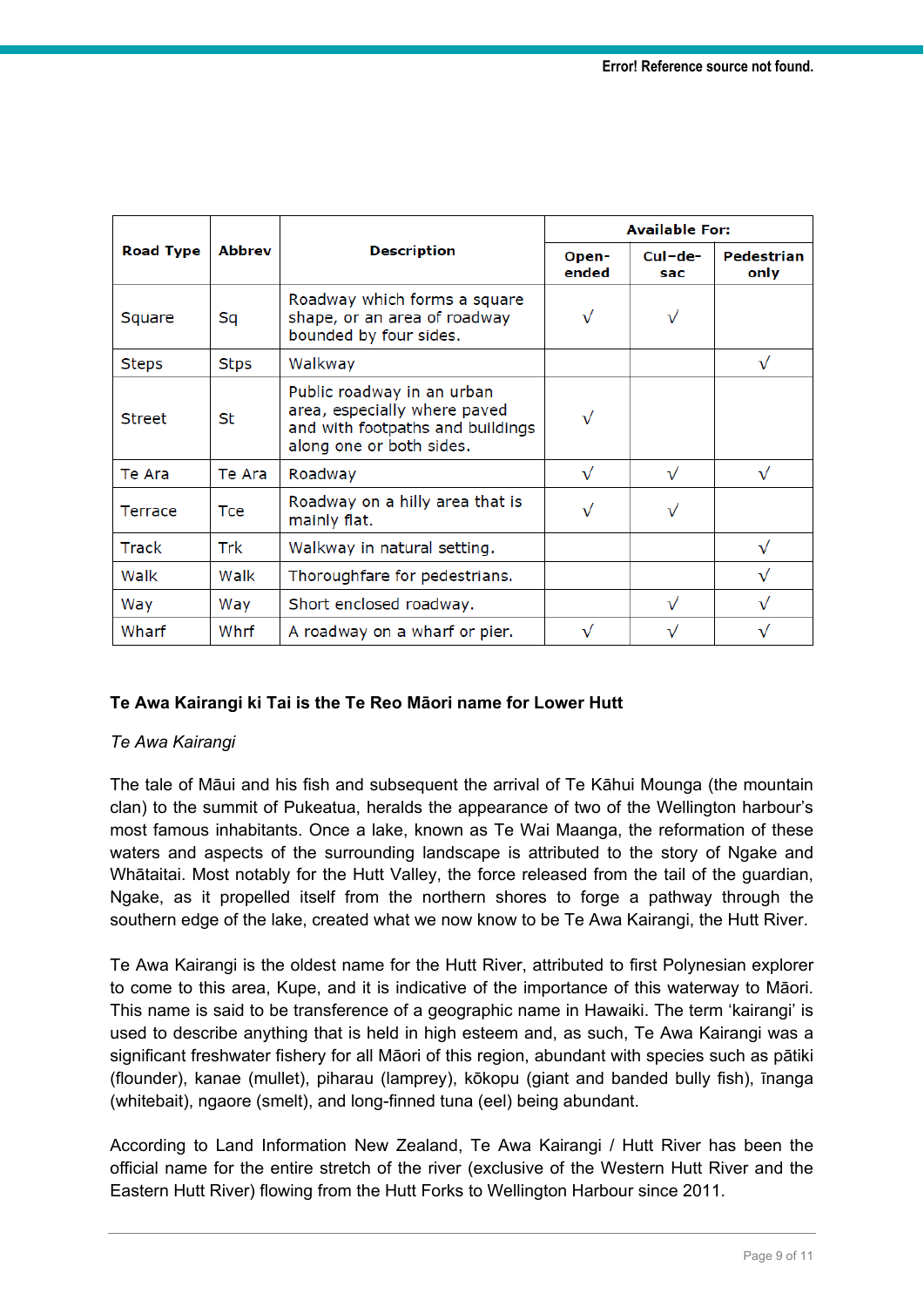## *Te Awa Kairangi ki Tai and Te Awa Kairangi ki Uta*

Just as Lower Hutt is linked with Upper Hutt through the connection of their names to Sir William Hutt, chairman of the New Zealand Company which led much of the British settlement from 1839, these two regions are also linked by our river, Te Awa Kairangi. Te Awa Kairangi fits our narrative the best, as one that is teeming with life and possibility, as well as acknowledging our surroundings and the beautiful vista upon which the cities are set. The river unites us.

In order to distinguish these two regions from each other in te reo Māori, we add the location word 'Tai' or 'Uta', preceded by the particle 'ki'. 'Tai', by definition, locates anything that is near the coast or sea. 'Uta', locates anything that is inland, from a coastal perspective, or at the interior of a country or island.

The addition of these locational particles to Te Awa Kairangi, to specifically locate an area within a broader geographical region, is a commonly accepted practice in Te Ao Māori and conforms to Māori grammatical conventions.